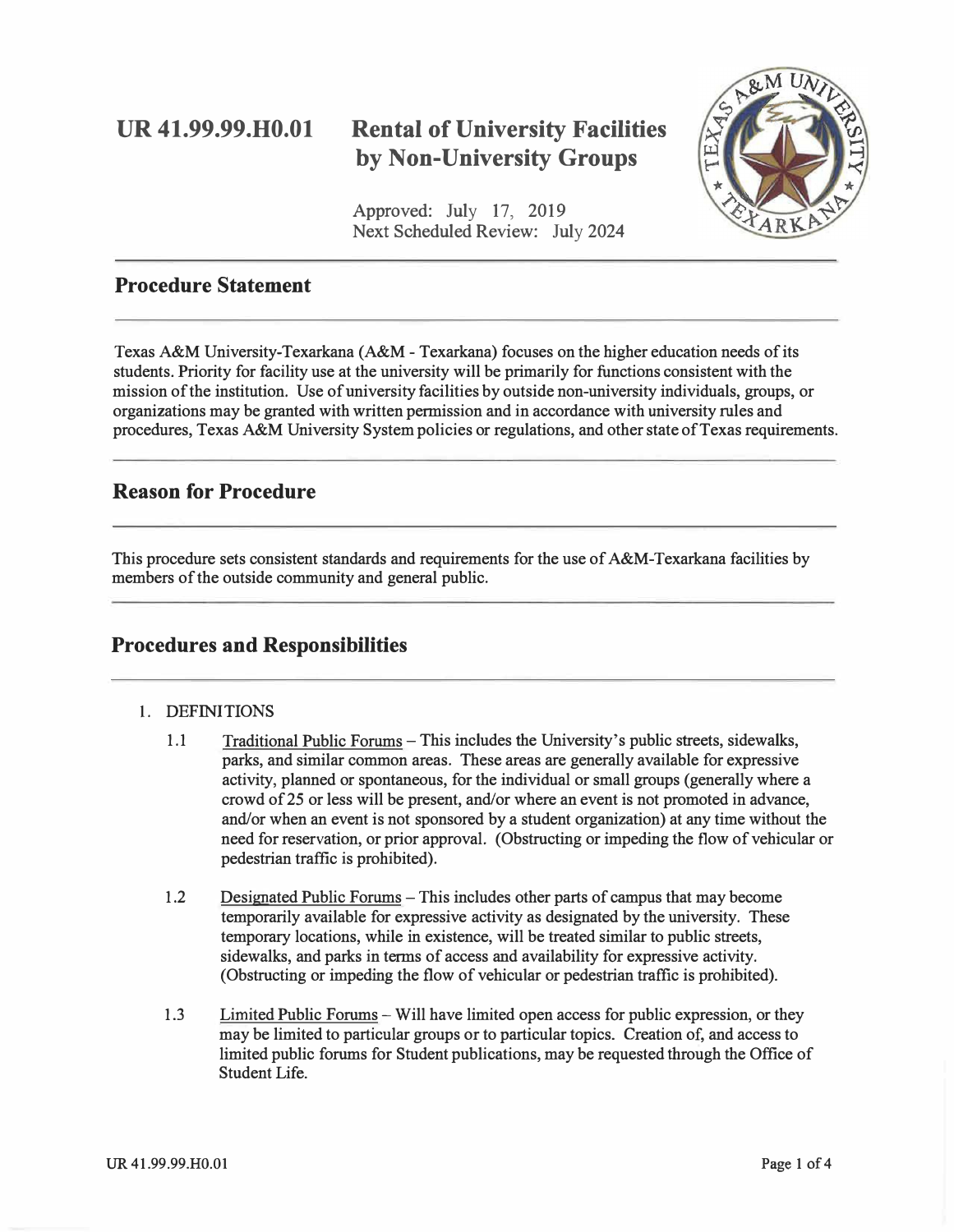Damage to Property -

- 1.4 Political Activities -As a state institution of higher education, A&M Texarkana is required to remain neutral in partisan political activities and will adhere to all requirements contained withi[n University Rule 07.03.01 .HI](http://tamut.edu/About/Administration/About/Rules/07-03-01-H1.pdf) *Political Campaign Events and Partisan Political Activities on University Property).*
- 1.5 Free Speech - Faculty, staff, students, and visitors enjoy all constitutional rights and privileges concerning freedom of speech and participation in political events. However, on the A&M -Texarkana campus, free speech activities and space usage are subject to safety restrictions and may not be disruptive to instructional and academic activities. In the case an event is expecting a crowd of 25 or more, the group is required to reserve space.
- 1.6 Rescheduling - Once events are scheduled, they are generally not rescheduled or moved unless there are extenuating circumstances. A&M - Texarkana reserves the right to move any function to another facility or to reschedule a function.
- 1. 7 Events Open to Public - Refers to those events where there is a reasonable assumption that people not affiliated with the university will attend. University events open to the public require notification ofthe event details by submission of the Facilities Request Form to the Contracts Office
- 1.8 Non-University Group – a group or organization, that may include some members or participants who are university personnel, alumni or students, but the university does not have control over their activities, nor do they exist for the primary purpose of supporting the university's mission. Examples include but are not limited to individuals, for profit groups, non-profit groups including professional organizations or societies, governmental organizations, other universities, and political groups.

### 2. NON-UNIVERSITY EVENTS

- 2.1 The Contracts Office coordinates and schedules all non-university events. Nonuniversity groups will submit details of their function to the Contracts Office to initiate the reservation process. The security deposit must be received by the university to guarantee the reservation. Written use agreements are required for all non-university groups and functions using facilities. The agreement will provide information to include financial responsibility, insurance coverage as well as the fees to recover costs associated with the use of space, personnel, and equipment.
- 2.2 Refund of security deposit must be requested within 30 days after event.
- 2.3 If event serves alcohol, the security deposit is non-refundable.
- 2.4 Fees will be charged for the use of University space according to the Terms of Rental Agreement. The President or his/her designee has authority to grant exceptions for use agreements and/or waive facility use fees.
- 2.5 Destruction, damage, unauthorized possession or misuse of university property (including keys, library materials, and laboratory supplies) is prohibited. Costs will be recovered from the party using the facility in the event of damage.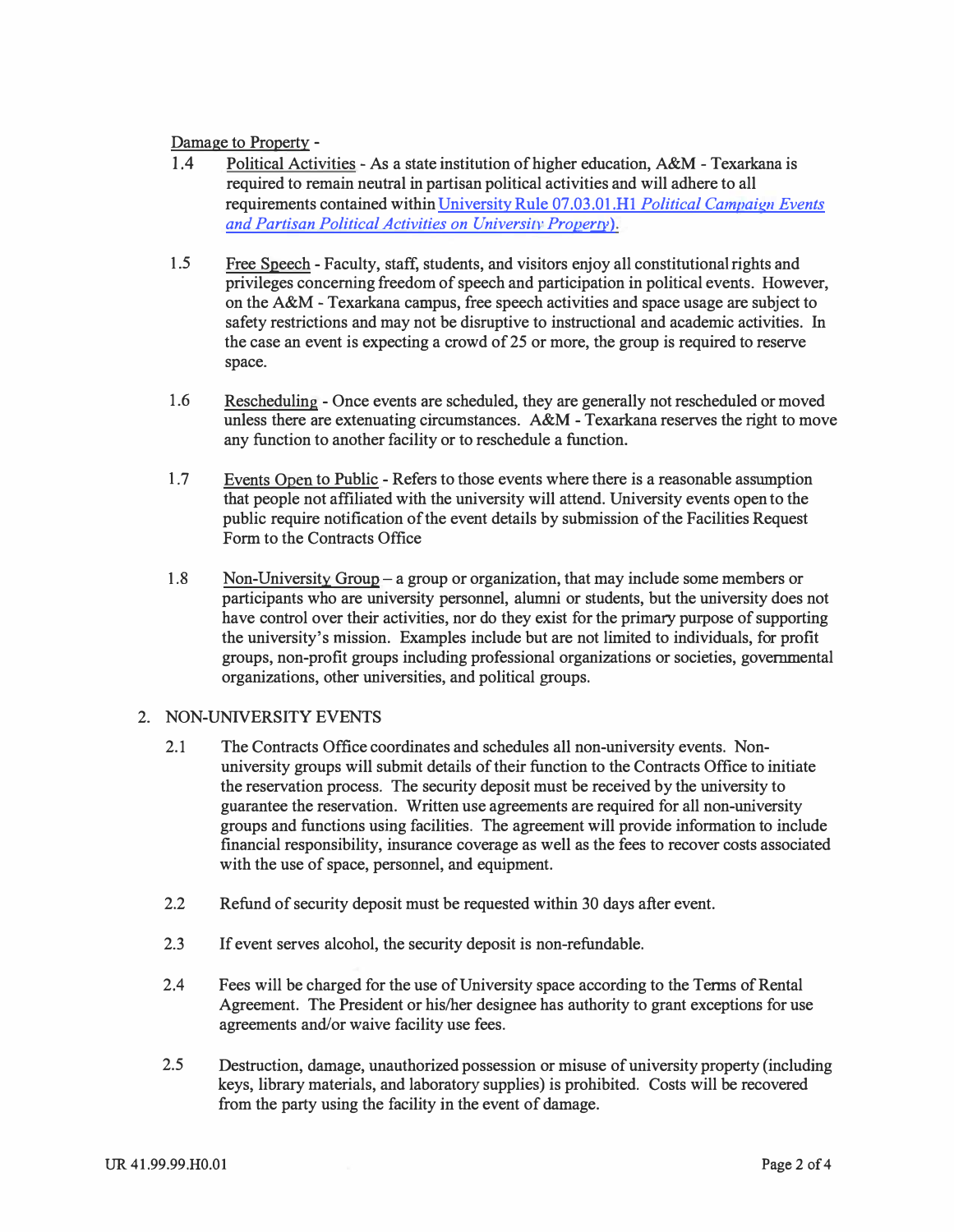- $2.6$ Service animals, as defined under applicable law, are allowed in the facilities and on grounds of the campus. All other animals are prohibited unless part of an approved university program or activity.
- $2.7$ Non-student minors must be supervised while on campus at all times. Any damage caused by minors will be recovered by a charge to the entity holding the reservation or the parents or guardian. In addition to a rental agreement, activities planned on campus by third parties specifically for minors must meet the requirements outlined in University Rule 24.01.06.H1 Programs for Minors.

#### 3. USE OF UNIVERSITY FACILITIES FOR NON-UNIVERSITY EVENTS

- The Contract Office coordinates and reserves spaces for non-university functions, once  $3.1$ approved.
- $3.2$ All university physical spaces, including buildings, grounds, and parking areas will be used for purposes for which they were designed. In those cases where a request is outside the original design purpose, the university president may allow an exception.
- $3.3$ For most facilities, priority for scheduling will first accommodate all academic functions. Other uses of facilities or physical space must not interfere with academic activities.
- $3.4$ If a classroom is requested, the current classroom setup cannot be changed. Furniture from the classrooms cannot be removed from the classrooms during the academic school vear.

#### 4. AFTER HOURS/WEEKEND USE

- $4.1$ Events that occur after 3:00pm Monday through Thursday and between 3:00pm on Friday and 8:00am on Monday are considered after hours and weekends. Events are not permitted on University grounds when the University is closed such as for holidays and spring break.
- $4.2$ Whenever use of academic buildings is requested outside of regular operating hours, arrangements for additional services such as HVAC, custodial, University Police unlocking/locking building and rooms will be necessary.
- $4.3$ The Contracts Office will ensure that these services are requested for non-university events in university buildings beyond regular hours of operation.
- Cost-recovery for these additional services will be processed through the Room Rental 4.4 agreement. Cost estimates are available in advance through the Contracts Office.
- 4.5 In order to provide good stewardship of university resources, after hour and weekend use of academic buildings will be limited. It may not be possible to honor a specific request.

#### EVENTS INVOLVING FOOD AND BEVERAGES USE 5.

5.1 Events involving food and beverages are restricted to specified areas (Eagle Hall, Eagle Lounge, TEXAR Room - UC 116).